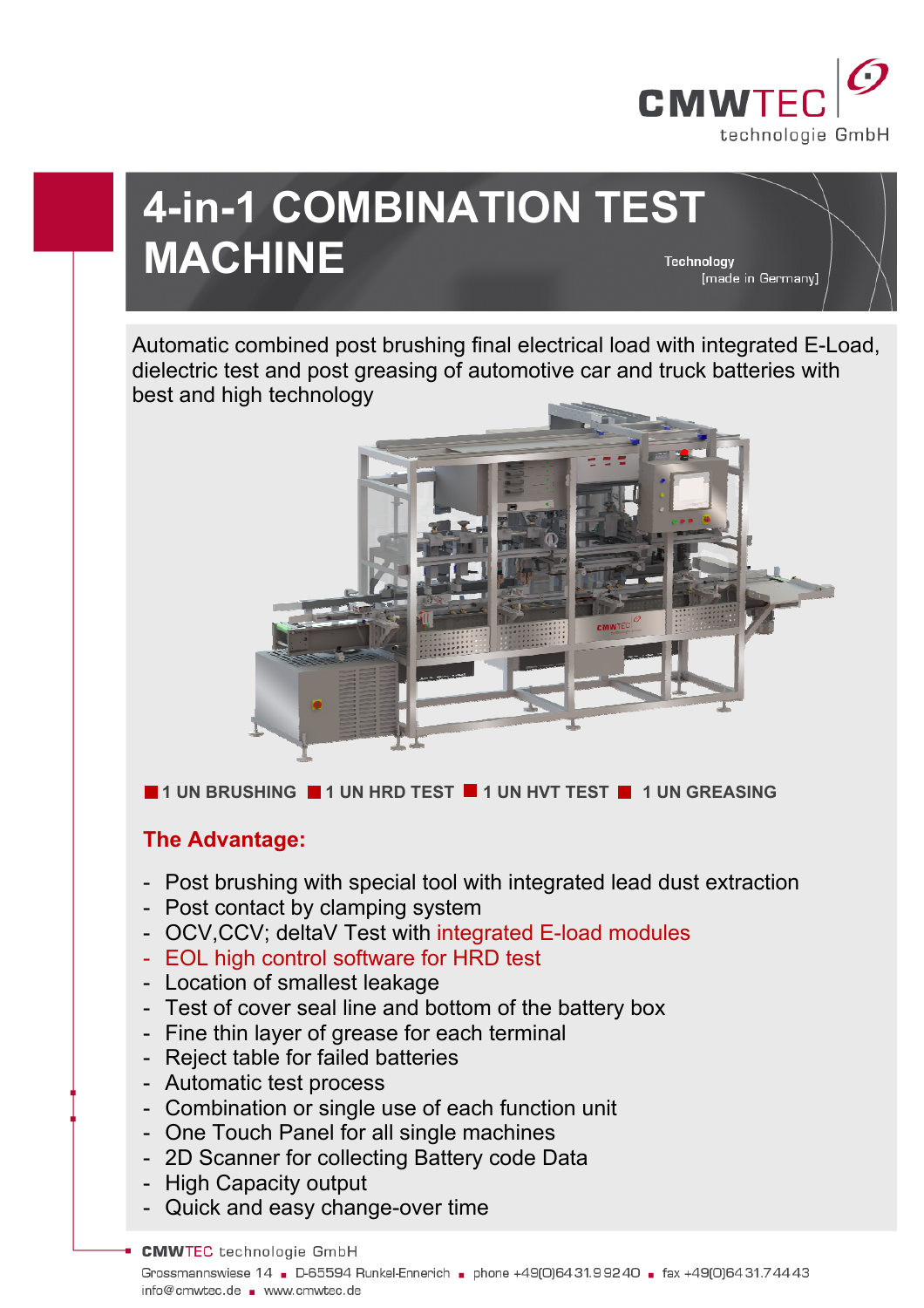

#### **Basic machine**

The basic machine accommodates the individual components and contains the pneumatic and Some electric control system of the machine. The Main Electrical cabinet is remote standing behind the machine. The basic structure accommodates the operating console

which is vertically adjustable. The latter serves to accommodate the individual stations, the different heights of the batteries are adjusted via the vertical spindle movement.

# **Post Brushing Function unit (PRE)**

The unit accommodates the stroke with a corresponding polishing tool (+) and (-). For polishing, the tool is moved onto the terminals of the battery and by rotation the terminals will be cleaned.

#### **Brushing tool (PRE)**

The polishing tool with the form of the (+) and (-) terminals are rotating by an electrical motor and equipped with 4 single brushes, for side and top polishing of the terminal

#### **Test unit (HRD)**

The test unit accommodates the probe with a corresponding test clamp. For testing, the probe is moved onto the terminals of the battery and while testing a hermetic sealing between terminal and test clamp is guaranteed.

#### **Test clamps (HRD)**

The test clamps with the form of the terminals are opened and closed by a pneumatic grab and enclosed the terminal in test position, so that a superb and smooth connecting is guaranteed.

# **Test unit (HVT)**

The test unit accommodates the probe with a four corresponding test strips. For testing, the positive Electrode will be moved onto the one of the terminals of the battery, while the negative electrode will be positioned around the sealing line of the battery cover.

# **Test strips (HVT)**

The self-adjusting test strips are opened and closed by pneumatic cylinders and enclosed the battery in the test Position, so that a superb and smooth connecting is guaranteed.

#### **Post Greasing Function unit (PRE)**

The unit accommodates the stroke with a corresponding greasing tool (+) and (-). For greasing, the tool is moved onto the terminals of the battery and by 180 ° rotation the terminals will be lubricated

#### **Greasing tool (PRE)**

The greasing tool with the form of the  $(+)$  and  $(-)$  terminals are rotating by a pneumatic cylinder and equipped with special rubber, to achieve a given quantity grease to the terminal

#### **Battery positioning unit**

For testing, the batteries are exactly positioned under the working station. This performed by a system, which always guarantees an exact centre-positioning and does not require any change of positioning in machine direction.

#### **Lateral guide unit**

The lateral guide including the battery separation and the exit monitoring device is designed for laterally adjusting the battery below the working station. A clamping mechanism ensures the adjustment to be executed exactly and fast.

#### **CMWTEC** technologie GmbH